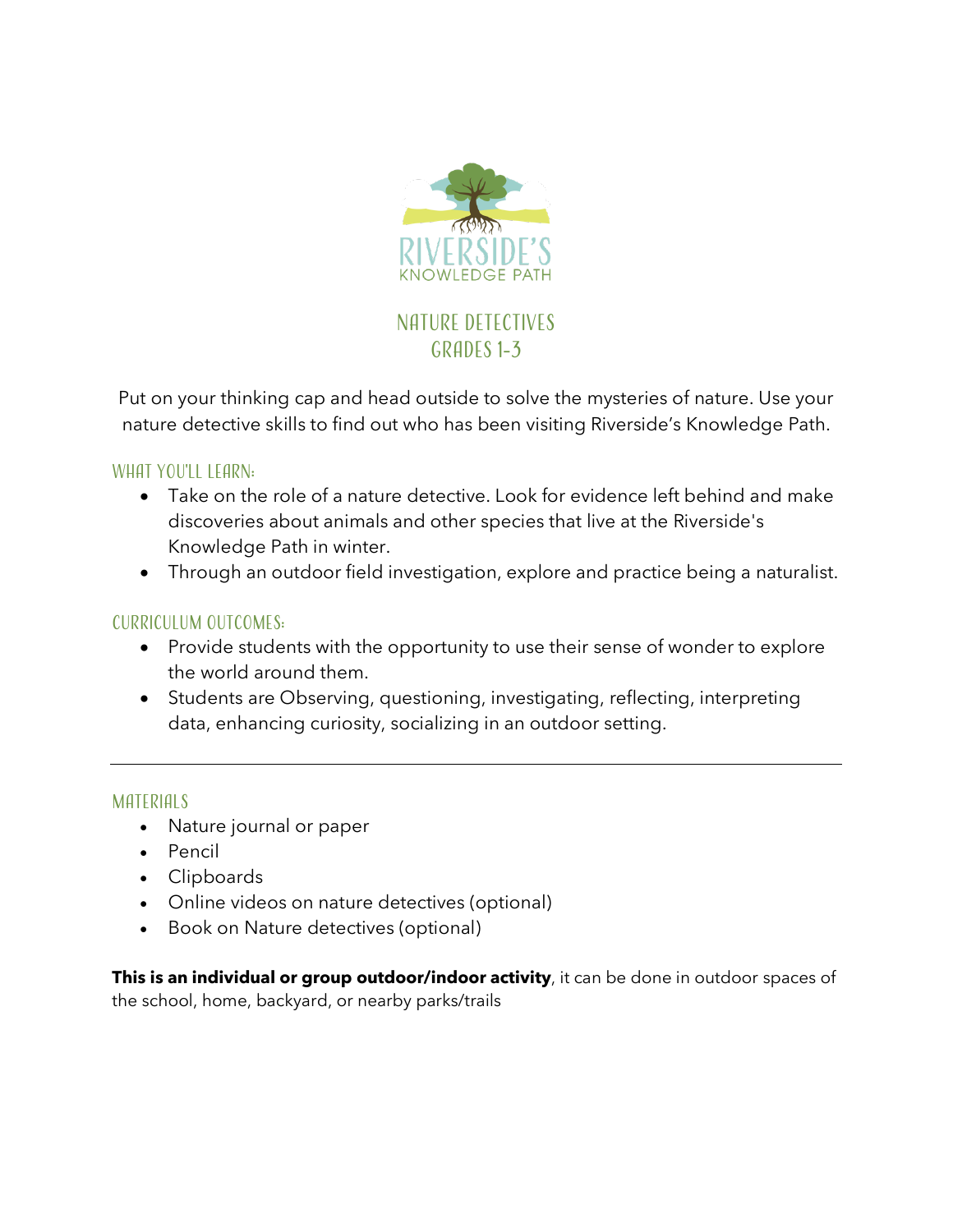# WHAT TO DO:

Overview

- Animals and plants adapt accordingly for the different season. Animals respond in generally three ways:
	- 1. leaving the area in fall (migration)
	- 2. Hibernating
	- 3. Staying active

# Introduction

- Teach students how to become nature detectives. This can be done by reading books related to the tracking animals and birds in snow, showing pictures or videos online, or simply by a verbal presentation.
- Later, brainstorm with the class about what a detective does. (Solves mysteries using clues). What does a nature detective do?
	- o A nature detective looks for clues left behind by animals or other species).
	- o What kind of clues do animals leave behind? (Tracks, scat, homes, etc.)
- Take the class outside to Riverside's Knowledge Path (or another local outdoor environment) and tell them that they are nature detectives and their job is to look for evidence left behind by animals or other species.
- Hand out clipboards with paper and pencil to draw/ write/sketch (ageappropriate) their findings. Educators can take note of their class predictions. Inquire about what the class can find out about animals in snow? An educator can discuss field rules with the class.
- Outdoors in fresh snow, make a circle with the children and walk around inside the circle while they stay put.
	- o How many footprints are for each complete set of tracks? (two)
	- o Are the tracks close together or far apart? (close)
	- o Run in the circle how do the tracks change? (far apart)
	- o Play Follow the Leader! Each child must try their best to step in the footprints in front of them. Vary the steps for walking, long strides, tiptoe, hopping, and running.
	- o Reflect together: what did they discover? How might they apply their discoveries to animal tracks?
- On the path, make a new set of footprints. Challenge them to watch and walk next to the footprints without stepping on them. Check with the last person in line – did they see your footprints?
- Now, search for evidence left behind by animals. (Example- fur, scat, tracks etc. Let the class record their observations. Ask students prompting questions: